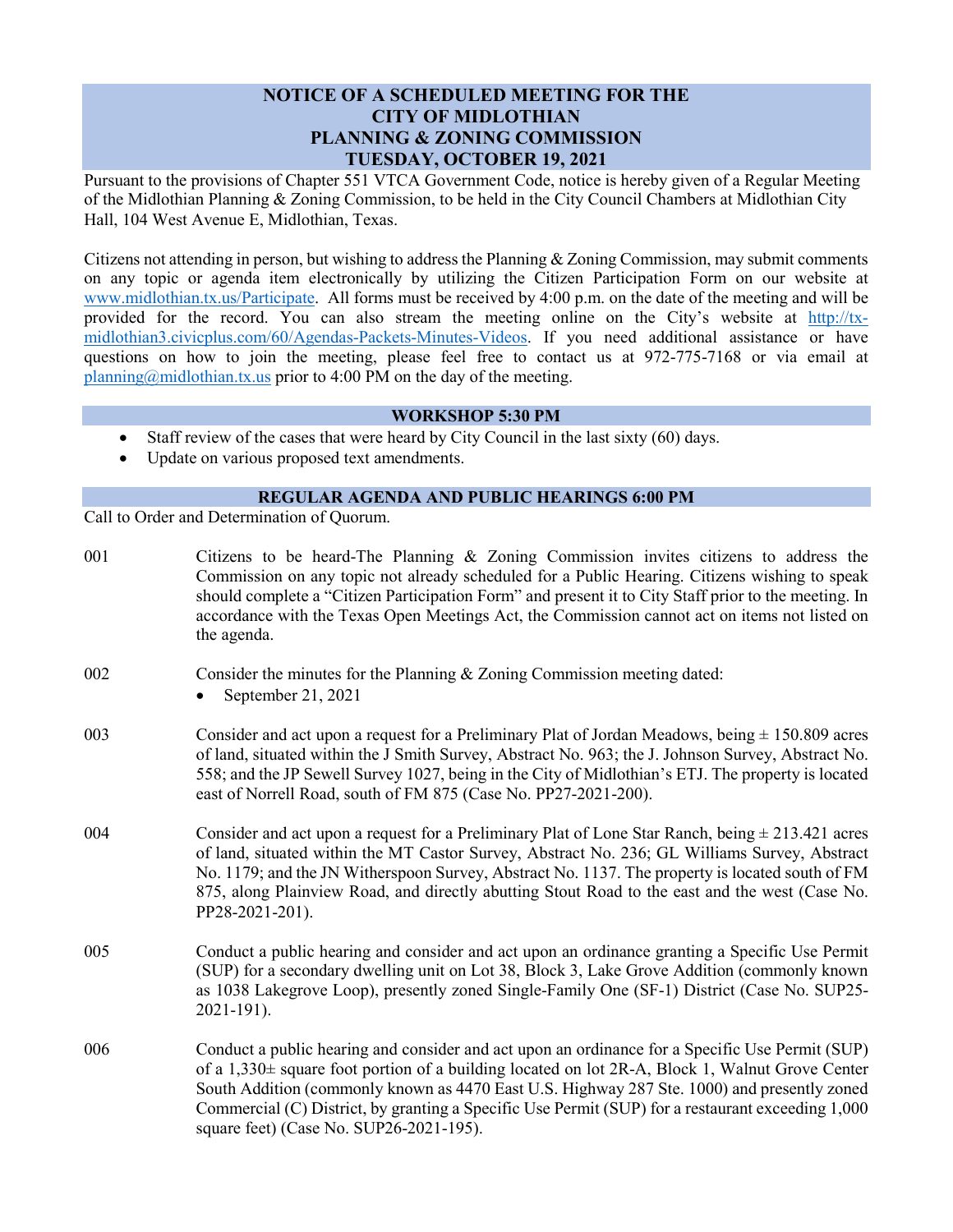- 007 Conduct a public hearing and consider and act upon an ordinance relating to the use and development of 506.6± acres out of the M.E.P & P Railroad Company Survey, Abstract No. 761, John Chamblee Survey, Abstract No. 192, J. Stewart Survey, Abstract No. 961, Cuadrilla Irrigation Company Survey, Abstract No. 262 and Cuadrilla Irrigation Company Survey, Abstract No. 1204, described in Exhibit "A" hereto, by changing the zoning from Planned Development District No. 18 (PD-18) to Planned Development District No. 146 (PD-146) for a mixed-use development; adopting development regulations and a site plan. The property is located approximately  $+/-1400$ feet west of U.S. Hwy 67 interchange, between U.S. Hwy 287 and Old Fort Worth Road (Case No. Z40-2021-160).
- 008 Conduct a public hearing and consider and act upon an ordinance amending and restating in their entirety the development and use regulations of Planned Development District No. 120 (PD-120). The property is located at the northeast corner of FM 663 and FM 875 (Z43-2021-182).
- 009 Conduct a public hearing and consider and act upon an ordinance relating to the development and use regulations of +/-351.4 acres in the Chamblee Survey, Abstract No. 192; W.W. Eavin Survey, Abstract No. 932; S.D. Sutton Survey, Abstract No. 1015; and the L. Newton Survey, Abstract No. 792, by changing the zoning from Single-Family One (SF-1) District, Agricultural (A) District, and Planned Development District No. 7 (PD-7) to Planned Development District No. 147 (PD-147) for Commercial and Heavy Industrial uses. The property is generally located north of the intersection Highway 67 and east of Ward road (Case No. Z46-2021-192).
- 010 Conduct a public hearing and consider and act upon an ordinance amending the zoning of +/-1.1957 acres on Lots 1-10, Block 21, of the Original Town Addition, and Lots 11-15, Block 16, of the Original Town Addition of Midlothian from Commercial (C) District to Planned Development District for a mixed-use development consisting of residential and non-residential (commercial) uses. The property is generally located at 211 and 301 West Main Street (Case No. Z47-2021-193).
- 011 Conduct a public hearing and consider and act upon an ordinance amending the regulations relating to the use and development being Lots 1A1, 1A2, 2A, and 3A, Block 1 of the McCowan Addition by changing the zoning from Light Industrial (LI) District to Planned Development District No. 149 (PD-149) for Distribution Center Uses. The property is located south of Tayman Drive, between U.S. Hwy 67 and Old Hwy 67 (4191 N U.S. Hwy 67) (Case No. Z48-2021-194).
- 012 Conduct a public hearing and consider and act upon an ordinance amending the zoning of +/-66.441 acres situated in the J. Sharkey Survey, Abstract No. 1065 and the WP Kerr Survey, Abstract No. 609, by changing the zoning from Planned Development District No. 94 (PD-94) to Planned Development District No. 150 (PD-150) for a mixed-use development consisting of residential and nonresidential uses. The property is located to the east of U.S. Hwy 67, between Spur 77 and Main Street (Business 287) (Case No. Z49-2021-199).
- 013 Conduct a public hearing and consider and act upon an ordinance amending the city of Midlothian Zoning Ordinance by amending Section 2.04 "Use Tables", Subsection (a) "Commercial" by adding temporary shipping/storage containers as a use subject to approval of a special exception; adding Section 2.05 "Temporary placement of shipping/storage containers on the property within the City. (Case No. OZ10-2021-205).
- 014 Conduct a public hearing and consider and act upon an ordinance amending the zoning of  $280.86\pm$ acres situated in the John Chamblee Survey, Abstract No. 192; J. B. Littlepage Survey, Abstract No. 643; Memphis, El Paso and Pacific Railroad Company Survey, Abstract No. 761; Allen Reeves Survey, Abstract No. 939; and the John Sharkey Survey, Abstract No. 1065, from Residential 2.5 (R-2.5) District, Residential 3 (R-3) District and Planned Development District No. 49 (PD-49) to a new Planned Development District to allow for a non-residential mixed-use development